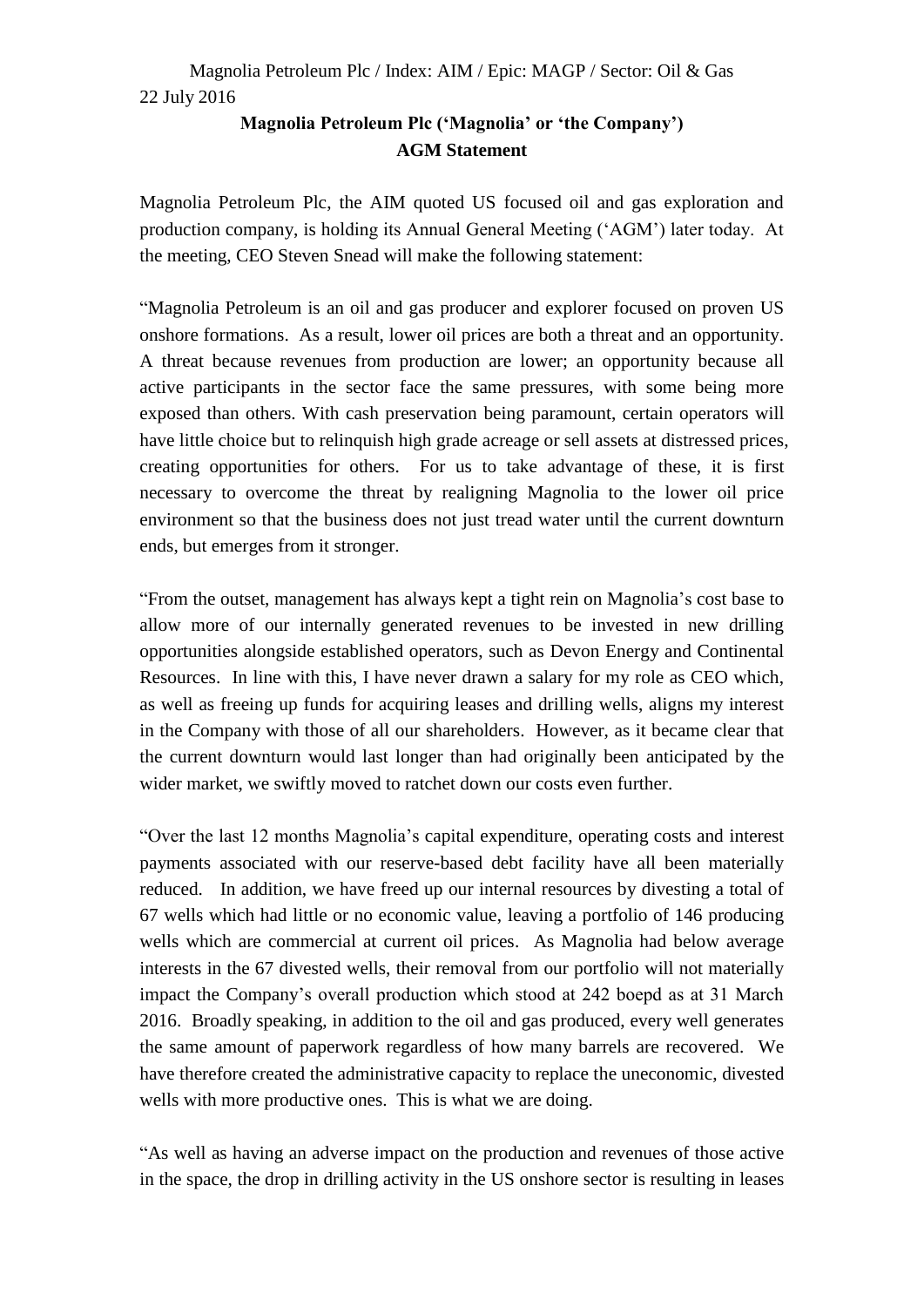becoming available as they expire, including those covering areas where we have been looking to increase our exposure to, or enter into, for some time. Furthermore leases can be acquired at little or no premium compared to just a few years earlier. Against such a backdrop and with four decades of experience and expertise in leasing US onshore acreage, Magnolia's management is well placed to pick up leases in areas of interest. Our participation alongside Continental Resources in 10 wells that are currently being drilled to the Woodford formation, provides a readymade example of our strategy to high grade our leases. All 10 wells are located in the prolific South-Central Oklahoma Oil Province ('SCOOP') play in Oklahoma, where an estimated 3.2 billion barrels of conventional oil have been recovered from 60 reservoirs.

"With our proven developed reserves of 138.63 Mbbl of oil and condensate and 352.38 MMcf gas as at 1 January 2016 providing the bulk of the US\$7,294,470 in tangible assets we reported in our recent final results, our current market valuation does not reflect our existing assets, let alone our improving prospects. The last eighteen months have been a challenging period for all oil and gas companies, including Magnolia, but having cut operating costs by 31% and divested 67 noneconomic wells, we are confident Magnolia can not only weather a prolonged period of lower oil prices, but can also thrive."

#### **\* \* ENDS \* \***

| For | further information on Magnolia                     |  | Petroleum Plc | visit |
|-----|-----------------------------------------------------|--|---------------|-------|
|     | www.magnoliapetroleum.com or contact the following: |  |               |       |

| <b>Steven Snead</b>       | Magnolia Petroleum Plc          | $+019184498750$ |
|---------------------------|---------------------------------|-----------------|
| Rita Whittington          | Magnolia Petroleum Plc          | $+019184498750$ |
| Jo Turner / James Caithie | Cairn Financial Advisers LLP    | +44207 1487900  |
| Colin Rowbury             | <b>Cornhill Capital Limited</b> | +44207710 9610  |
| Lottie Brocklehurst       | <b>St Brides Partners Ltd</b>   | +44207236 1177  |
| Frank Buhagiar            | <b>St Brides Partners Ltd</b>   | +44207236 1177  |

### **Notes**

Magnolia Petroleum Plc is an AIM quoted, US focused, oil and gas exploration and production company. Its portfolio includes interests in 146 producing and nonproducing assets, primarily located in the highly productive Bakken/Three Forks Sanish hydrocarbon formations in North Dakota as well as the oil rich Mississippi Lime and the substantial and proven Woodford and Hunton formations in Oklahoma.